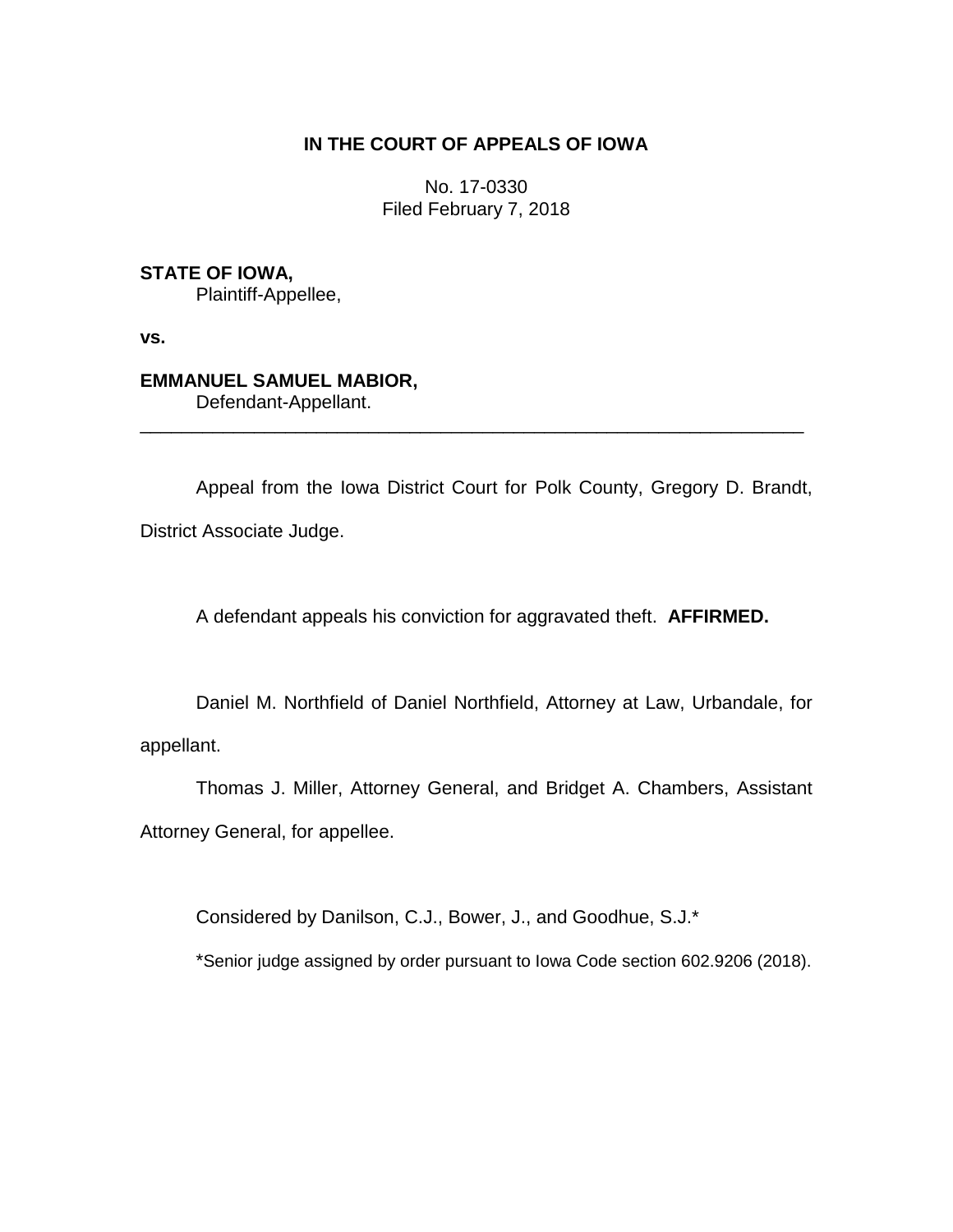### **GOODHUE, Senior Judge.**

Emmanuel Samuel Mabior was charged with aggravated theft. Mabior filed a motion to dismiss on the basis of the State's violation of the applicable speedytrial requirements. The motion to dismiss was denied. Mabior appeals. We affirm the decision of the district court.

### **I. Facts**

Mabior was arrested and incarcerated on August 14, 2016, but he bonded out two days later. A trial information was filed on September 23, 2016, and he was ordered to appear for arraignment on September 26, 2016, at 9:30 a.m. Mabior failed to appear for arraignment, an arrest warrant was issued, and a bond forfeiture hearing set. On November 7, 2016, Mabior was rebooked into the county jail and arraigned. A plea of not guilty was entered. A pretrial conference was set for November 18, 2016, and the trial was set for January 4, 2017. Mabior did not waive his right to a speedy trial. On November 18, Mabior's counsel's motion to withdraw based on a conflict was granted, and a successor counsel was appointed. A pretrial conference was held on November 18, and a status conference was set for December 22. The trial date remained set for January 4, 2017.

On January 3, 2017, Mabior filed a motion to dismiss based on the speedytrial rule set out in Iowa Rule of Criminal Procedure 2.33(2)(b), which requires a trial be held within ninety days of the filing of an indictment. Mabior asserts the trial was not held until 103 days after the filing of the trial information and, therefore, not within the ninety-day period. In defense, the State alleged good cause as a result of Mabior's absence and the resulting failure to appear for arraignment. On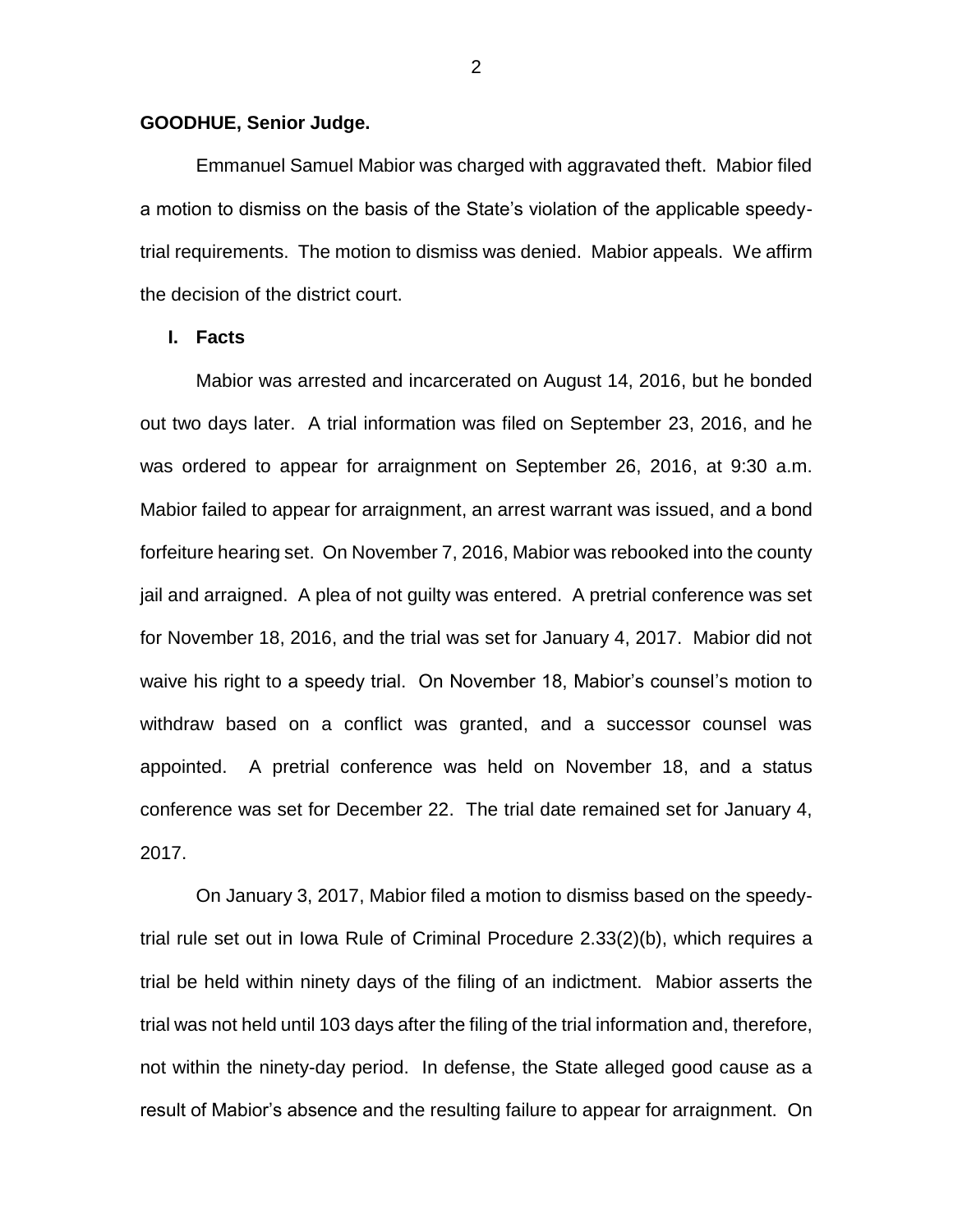that basis, the motion to dismiss was denied. Mabior waived the jury and agreed to be tried on the minutes of evidence in the trial information. The minutes were considered, and Mabior was convicted of the charge.

#### **II. Error Preservation**

Mabior made a motion to dismiss based on the delay between the filing of the trial information and the trial, and it was denied. The State does not contest error preservation. Error has been preserved.

#### **III. Standard of Review**

Our review of the denial of a motion to dismiss for a violation of the speedytrial requirements is for an abuse of discretion, but when a violation is attempted to be excused by good cause, the discretion is narrowed. *State v. McNeal*, 897 N.W.2d 697, 704 (Iowa 2017).

### **IV. Discussion**

An almost identical case has already been considered and decided by the Iowa Court of Appeals. *See State v. Cunningham*, No. 15-1583, 2016 WL 7403724, at \*3 (Iowa Ct. App. Dec. 21, 2016). Mabior's absence rendered an earlier trial date impractical. "Arraignment is a prerequisite to trial, unless waived." *State v. Lyle*, 225 N.W.2d 124, 126 (Iowa 1975). There is no way for the court or the State to determine whether the accused is going to plead guilty or not guilty until the arraignment is held. Therefore, there is no way to know whether a trial date even needs to be set until the arraignment has been held. There are multiple motions that must be filed within forty days of arraignment. *See* Iowa R. Crim. P. 2.11(4). The reduction of time between the arraignment and the trial also reduces the time for plea bargaining, taking depositions, and otherwise preparing for trial.